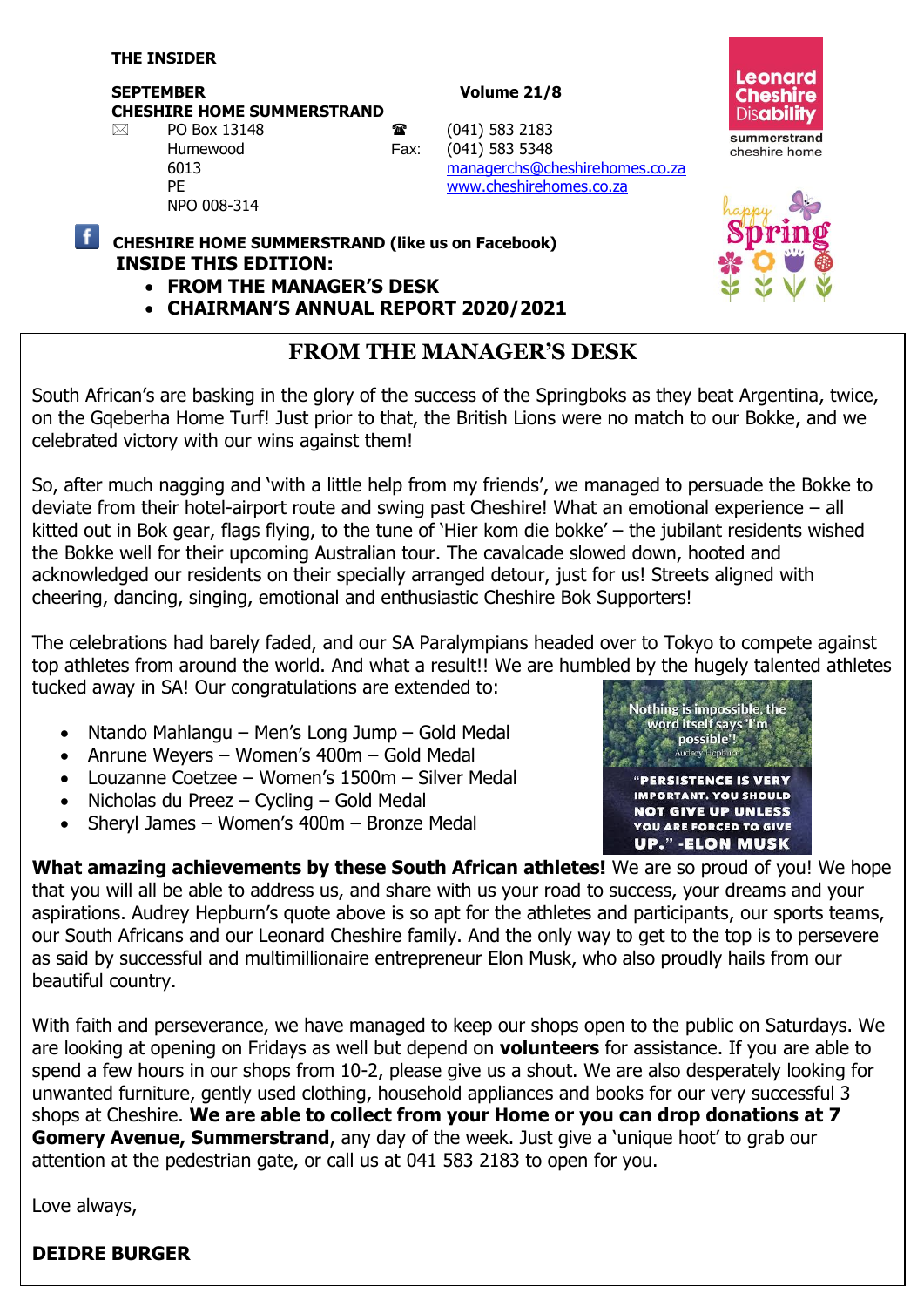| <b>FUNDRAISING REPORT (JULY 2021)</b>                                                           |                                  | "WOKS FOR WHEELS"                                                                                                                  |
|-------------------------------------------------------------------------------------------------|----------------------------------|------------------------------------------------------------------------------------------------------------------------------------|
| <b>FUNDRAISING:</b><br><b>WOT NOT SHOP</b>                                                      | R 5 042                          | A WELFIT ODDY PROJECT                                                                                                              |
| <b>CLOTHES GALORE</b><br>WHEELCHAIR RENTAL<br>EC MOTORS - SAVINGS TIN<br><b>LORENZO CORDANI</b> | R 980<br>R 200<br>R 166<br>R 250 | MADE BY RESIDENTS OF<br><b>CHESHIRE HOME SUMMERSTRAND</b><br><b>MADE FROM 316 STAINLESS STEEL</b><br><b>WITH 3 DETACHABLE LEGS</b> |
| <b>DONATIONS:</b>                                                                               |                                  | <b>R400 EACH</b>                                                                                                                   |
| <b>VILLAGE TRUST</b><br><b>K SUBRAMONY</b><br>KITTY DE ROER                                     | R 50 000<br>R 100<br>R 400       |                                                                                                                                    |
| <b>MAXI JACHENS</b><br>MY SCHOOL CARD<br><b>DELENE GERBER</b>                                   | R 300<br>R 647<br>R 300          |                                                                                                                                    |
| <b>ANONYMOUS</b><br>EDGE ASSET MANAGEMENT                                                       | R 100<br>R 2 000                 | <b>ORDERS:</b>                                                                                                                     |
| ET VAN DER VYVER<br><b>GFM</b><br>PATRICIA FOURIE                                               | R 500<br>R 5 000<br>R 1 300      | 041 583 2183<br>managerchs@cheshirehomes.co.za                                                                                     |

#### **COVID-19 LOCKDOWN RESTRICTIONS TO CONTINUE AT CHESHIRE HOME SUMMERSTRAND**

- Visitors are to make an **appointment** with the office prior to the visit.
- Visiting hours are between **8am and 5pm**.
- Visiting hours to be weekdays, unless prior consultation with the Manager.
- PLEASE still wear your mask and distance yourself.
- Visits at **gate allowed anytime** please sanitize parcels being handed over the fence.
- Please maintain a **2m distance** when visiting at the gate.
- Residents who have been vaccinated, may go on visits or for holidays but will only need to isolate for 5 days upon return (if any symptoms arise, this will obviously change). Also, please note that it does take a few days for symptoms to manifest so we will monitor closely.
- Please be sensible when/if your family comes home we don't want Covid spreading through the home – staff being off sick is very costly. And we cannot afford any resident to get sick.
- Medical visits are still allowed.
- Shops are open on **Saturdays**, if you are visiting, please still respect all safety protocols.
- No visitors in the bedrooms or in the rest of the home.

# **THIS & THAT**

- \* **Staff members** on **leave** this month: **Gladys Mgogodla** (Care Worker) and **Constance Kati** (Care Worker). We wish them both a wonderful well-deserved rest!
- \* We wish to thank all the **companies** and **individuals** that support our Home through **monetary donations**…we are so grateful for the overwhelming support! Fundraising is so challenging, therefore funding is limited and yet expenses continue as normal.
- \* Our sincere **condolences** to volunteer **Francis Bendeman** on the passing of her husband, **Cedric**, on 23 August. Cedric's volunteerism journey at the Home started way back in 2001 with the Wot Not Shop. We pray for God's comfort during the family's time of great sadness.
- \* Thank you to the **EP Caterers staff** for the most delicious spread of eats on 13 August in celebration of **Women's Day 2021**!
- \* Our **lemon trees** bore fruit! Special thank you to **Brian & Lee-Ann Mildenhall** of **Klu Klu Mouth Farm in Fort Beaufort** for the wonderful gift!
- \* **AVIARY EXTENSION**: We would like to thank volunteer **Steve Howard** for all his efforts in completing the aviary extensions – now there is much more space for all the birds!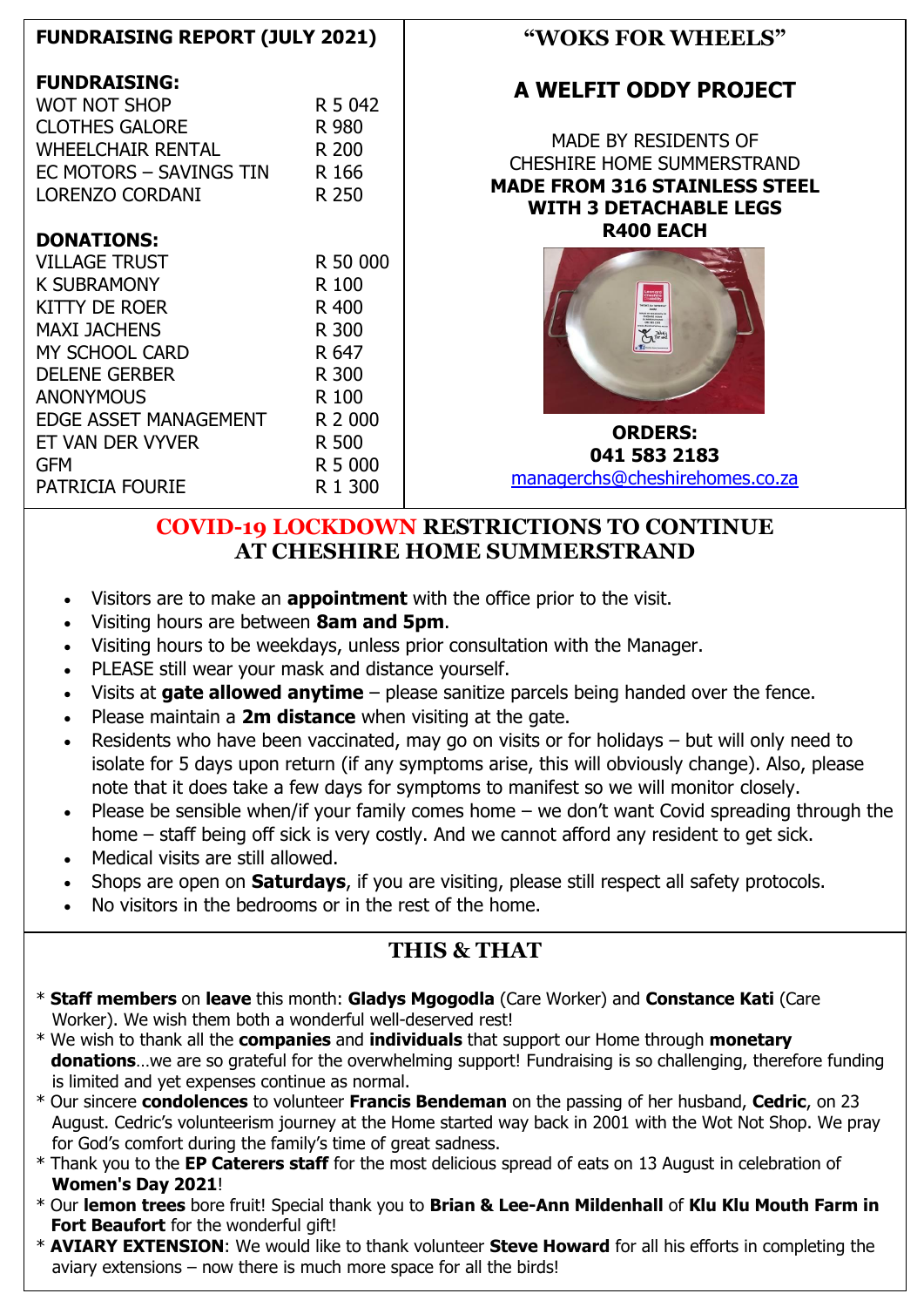### **FLIGHT RAFFLE 2021**

We have been donated a prize for a raffle – a flight worth **R 2 000 on a Sling 2 for 2 hours**! Thanks to Sam Salcedo for the work and effort she has put into this project. Tickets have been printed, and Sam has found several outlets in and around PE to market this raffle! Tickets available from the office and online.





**1 X MASTERTONS MEASURING SPOON 1 X MASTERTONS ONE - CUP HOLDER 1 X MASTERTONS 1 X 2 FILTERS** 

1 X MASTERTONS 250G COFFEE

**1 OF 2 MASTERTONS COFFEE HAMPERS.** 

## **300 CLUB 2021**

Our 300 Club fees are a **once-off payment** of **R120 per year**. There are **monthly draws of R300 (1st), R150 (2nd), and R75 (3rd)** for members!

We are aiming **to have 300 members for 2021 and** we already have **106 members** to date (4 August)!

At the end of each year one lucky member stand the chance of winning **R1 000**!

**PLEASE SUPPORT THIS FUNDRAISING INITIATIVE & SEE ATTACHED 300 CLUB FORM FOR 2021!**

### **300 CLUB WINNERS (AUGUST):**

- 1. NJABU GRIFFITHS (103)
- 2. LIZ BULLOCK (113)
- 3. MIKE FOWLER (64)





#### **RESIDENTS' ACTIVITIES (AUGUST 2021):**

- \* **Rummikub** and **Dominoes** a few residents continue to challenge each other.
- \* Weekly **Bible study** sessions on Thursday mornings with Gill and Denzil.
- \* **Golf lessons** with **Graeme Whale Golf Academy** on Monday mornings.
- \* **Dolphin Gavel Club** meeting with Bob & Liz Bullock on 26 August.
- \* We received a donation of a **Table Tennis table** and those able to play love the new sport activity!

### **THOUGHT OF THE MONTH**

"One isn't necessarily born with courage, but one is born with potential. Without courage, we cannot practice any other virtue with consistency." ~ **Maya Angelou**